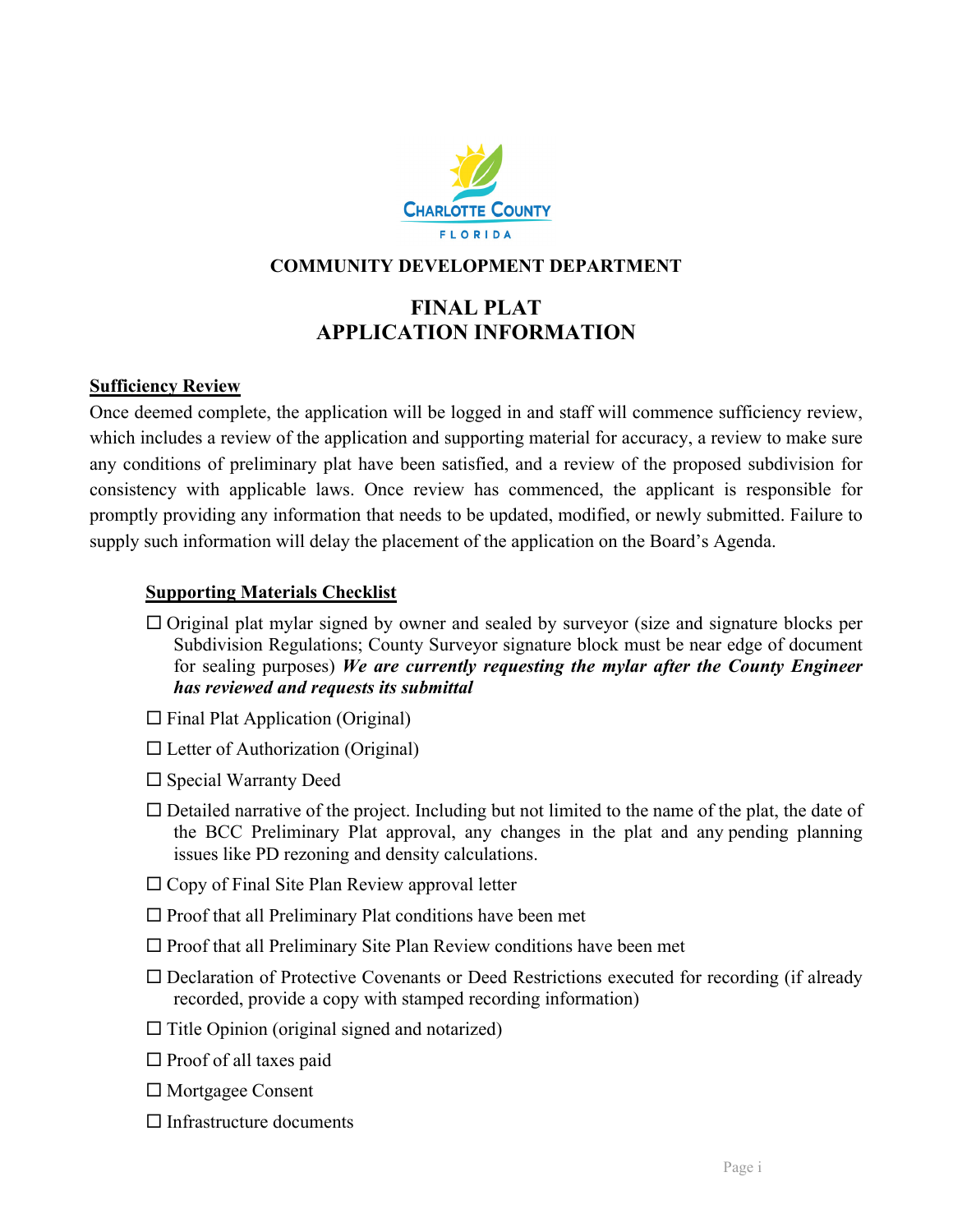- o If infrastructure constructed: a signed and sealed Certification of Completion, 3 sets of as-built drawings, pavement testing information, and acceptance forms for public streets
- o If infrastructure not constructed: a Draft Developer's Agreement, and a Draft original Bond, and signed and sealed Engineer's Probable Cost Estimate x110%, approved by Engineering
- $\Box$  A check payable to the Charlotte County Board of County Commissioners (CCBCC). The fee is \$1,060.00, with an additional \$12 per lot and all tracts created.
- $\Box$  Recording fee checks made out to the Clerk of Courts for recording the Plat \$30 for the first page and \$15 for each additional page, and any other recordable documents including but not limited to the Developers Agreement which will be \$10 for the first page and \$8.50 for each additional page.
- $\Box$  1set of proposed subdivision plat sized 18" x 24"
- $\Box$  1 set of proposed subdivision plat sized 11" x 17"
- $\Box$  1 set of 11' x 17" Boundary survey including acreage and legal description of the property being subdivided
- $\Box$  One disc of subdivision plat in PDF format and to include all supporting documents
- $\square$  One disc of subdivision plat in .DWG Auto CAD or .DXF Universal CAD format

### **Scheduling for Final Plat Approval**

Final Plat approvals are not public hearings and are placed on the Board of County Commissioner's Consent Agenda once staff deems the information supplied in the application and the proposed subdivision to be complete and accurate. However, the applicant or the agent for the applicant should be available on the day of the Board's consideration to answer questions in case a member of the Board pulls the item for discussion.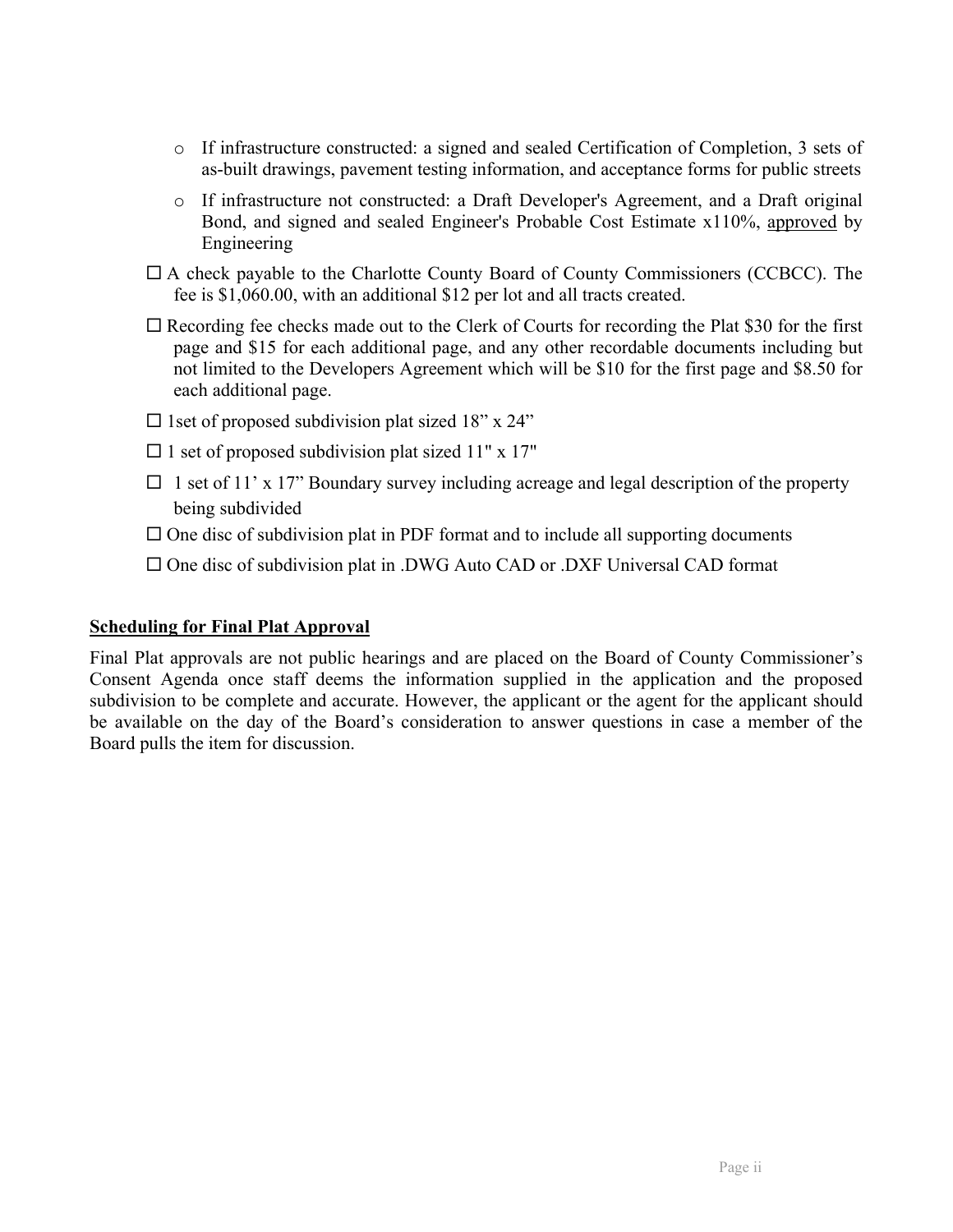

## **COMMUNITY DEVELOPMENT DEPARTMENT FINAL PLAT APPLICATION**

| <b>Date Received:</b>                                                                                    |        | Date of Log-in:                                                                          |  |  |  |  |  |  |
|----------------------------------------------------------------------------------------------------------|--------|------------------------------------------------------------------------------------------|--|--|--|--|--|--|
| <b>Petition #:</b>                                                                                       |        |                                                                                          |  |  |  |  |  |  |
| Receipt#:                                                                                                |        | <b>Amount Paid:</b>                                                                      |  |  |  |  |  |  |
| 1. Name of proposed subdivision:                                                                         |        |                                                                                          |  |  |  |  |  |  |
|                                                                                                          |        |                                                                                          |  |  |  |  |  |  |
| 3. *Parties involved in the application:<br>Preliminary Plat approval? _____Yes<br>A. Name of Applicant: |        | Have any of the parties involved in this Application changed since the property received |  |  |  |  |  |  |
| Mailing Address:                                                                                         |        |                                                                                          |  |  |  |  |  |  |
| City:<br><u> 1989 - Johann Barnett, fransk politiker (</u>                                               | State: | Zip Code:                                                                                |  |  |  |  |  |  |
| Phone Number:                                                                                            |        | Fax Number:                                                                              |  |  |  |  |  |  |
| Email Address:                                                                                           |        |                                                                                          |  |  |  |  |  |  |
| <b>B.</b> Name of Agent:                                                                                 |        |                                                                                          |  |  |  |  |  |  |
| Mailing Address:                                                                                         | State: | Zip Code:                                                                                |  |  |  |  |  |  |
| <u> 1980 - Jan Barat, prima politik (</u><br>City:<br>Phone Number:                                      |        | Fax Number:                                                                              |  |  |  |  |  |  |
| Email Address:                                                                                           |        |                                                                                          |  |  |  |  |  |  |
|                                                                                                          |        |                                                                                          |  |  |  |  |  |  |
| C. Owner of Record*:                                                                                     |        |                                                                                          |  |  |  |  |  |  |
| Mailing Address:                                                                                         |        |                                                                                          |  |  |  |  |  |  |
| City:                                                                                                    | State: | Zip Code:                                                                                |  |  |  |  |  |  |
| Phone Number:                                                                                            |        | Fax Number:                                                                              |  |  |  |  |  |  |
| Email Address:                                                                                           |        |                                                                                          |  |  |  |  |  |  |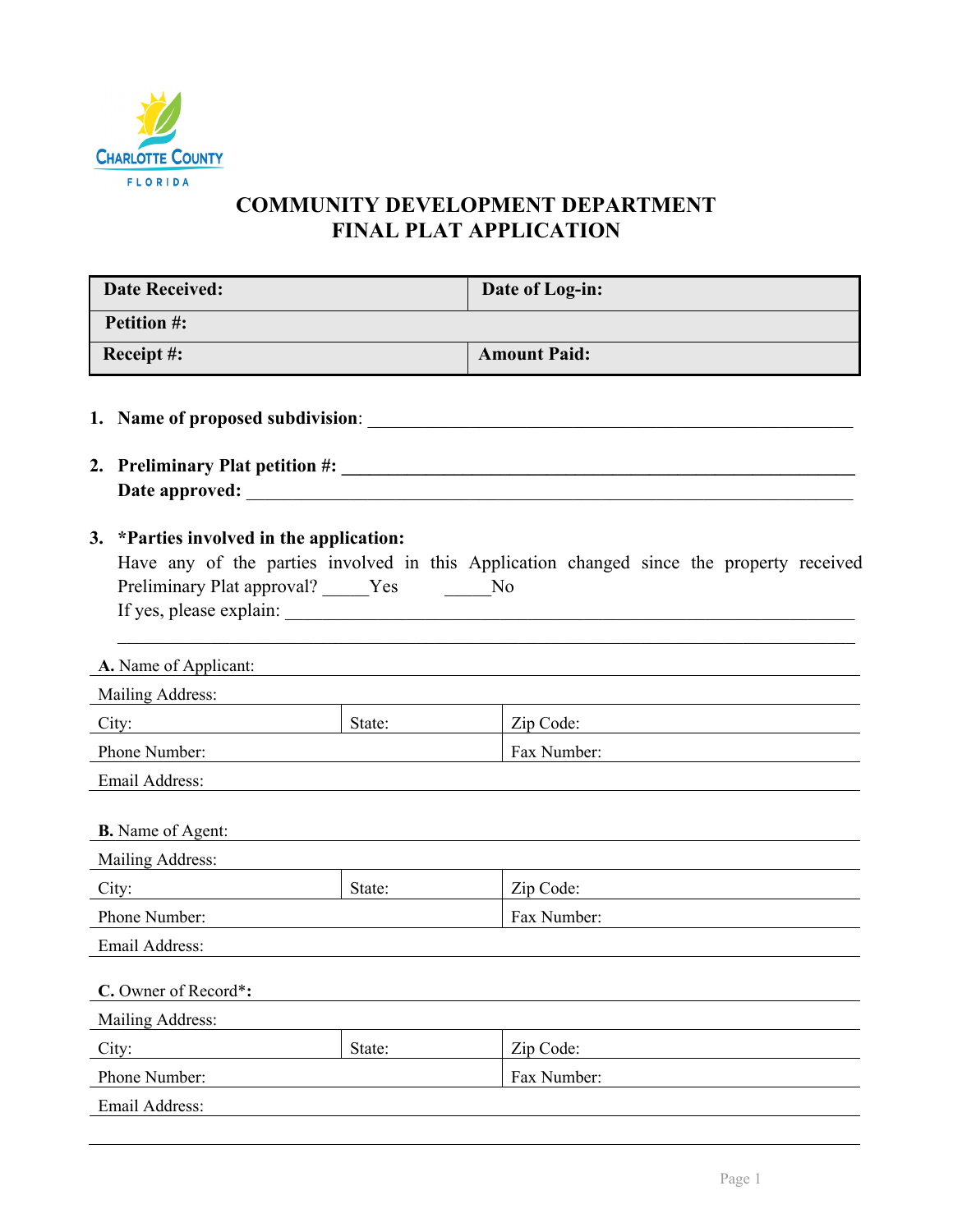| D. Name of Surveyor:                            |                     |             |  |  |  |  |  |  |  |
|-------------------------------------------------|---------------------|-------------|--|--|--|--|--|--|--|
| <b>Mailing Address:</b>                         |                     |             |  |  |  |  |  |  |  |
| City:                                           | Zip Code:<br>State: |             |  |  |  |  |  |  |  |
| Phone Number:                                   |                     | Fax Number: |  |  |  |  |  |  |  |
| Email Address:                                  |                     |             |  |  |  |  |  |  |  |
| <b>E.</b> Name of Engineer:<br>Mailing Address: |                     |             |  |  |  |  |  |  |  |
| City:                                           | State:              | Zip Code:   |  |  |  |  |  |  |  |
| Phone Number:                                   |                     | Fax Number: |  |  |  |  |  |  |  |
| Email Address:                                  |                     |             |  |  |  |  |  |  |  |
| F. Name of Attorney:<br>Mailing Address:        |                     |             |  |  |  |  |  |  |  |
| Zip Code:<br>City:<br>State:                    |                     |             |  |  |  |  |  |  |  |
| Phone Number:                                   |                     | Fax Number: |  |  |  |  |  |  |  |
| Email Address:                                  |                     |             |  |  |  |  |  |  |  |

**\*** The name and address of every person having a beneficial interest in this property, however small, in the form of a partnership, limited partnership, corporation, trust, or in any form of representative capacity whatsoever for others, shall be disclosed and a list attached to this application, with no exceptions.

#### **4. Property ID #:**  $\blacksquare$

 $Yes$   $|$   $|$  No

**5. Has the property undergone any public hearings, other than the public hearings for the Preliminary Plat approval, since the Preliminary Plat application was submitted?** 

| If yes,<br>Hearing Held by:                         | Date:                    | <i>Petition</i> #: |
|-----------------------------------------------------|--------------------------|--------------------|
| Board of County Commissioners                       |                          |                    |
| Planning and Zoning Board                           |                          |                    |
| Board of Zoning Appeals                             |                          |                    |
| Other (Describe)                                    |                          |                    |
| ATTACH ALL DEPARTMENT COMMENTS AND DECISION LETTERS |                          |                    |
| <b>6.</b> Number of lots allowed:                   | Number of lots Proposed: |                    |

Minimum lot size previously approved in Preliminary Plat:

Minimum lot dimension previously approved in Preliminary Plat: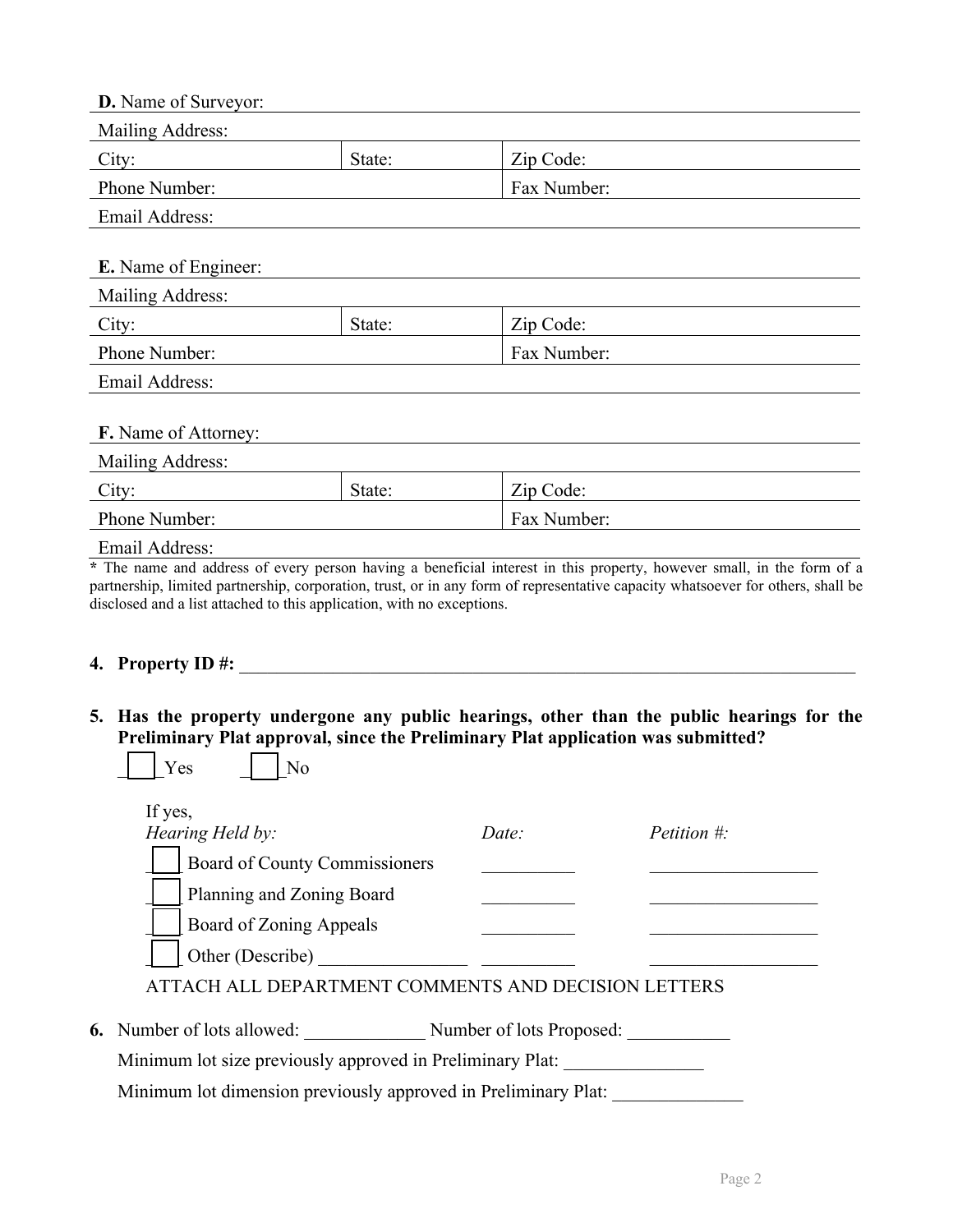# **AFFIDAVIT**

**I, the undersigned, being first duly sworn, depose and say that I am the applicant or agent of the property described and that is the subject matter of the proposed Final Plat request, that data and other supplementary matter attached to and made part of the application, are honest and true to the best of my knowledge.** 

STATE OF \_\_\_\_\_\_\_\_\_\_\_\_\_, COUNTY OF \_\_\_\_\_\_\_\_\_\_\_\_\_\_\_\_\_

The foregoing instrument was acknowledged before me, by means of  $\Box$  physical presence or  $\Box$  online

| notarization, this |  |  |  |  | day of |  |  |  |  |                                                     |  | bv |
|--------------------|--|--|--|--|--------|--|--|--|--|-----------------------------------------------------|--|----|
|                    |  |  |  |  |        |  |  |  |  | who is personally known to me or has/have produced  |  |    |
|                    |  |  |  |  |        |  |  |  |  | as identification and who did/did not take an oath. |  |    |

| Notary Public Signature         | Signature of Applicant/Agent |
|---------------------------------|------------------------------|
|                                 |                              |
| <b>Notary Printed Signature</b> | Signature of Applicant/Agent |
|                                 |                              |
| Title                           | <b>Address</b>               |
|                                 |                              |
| <b>Commission Code</b>          | City, State, Zip             |
|                                 |                              |
|                                 | Telephone Number             |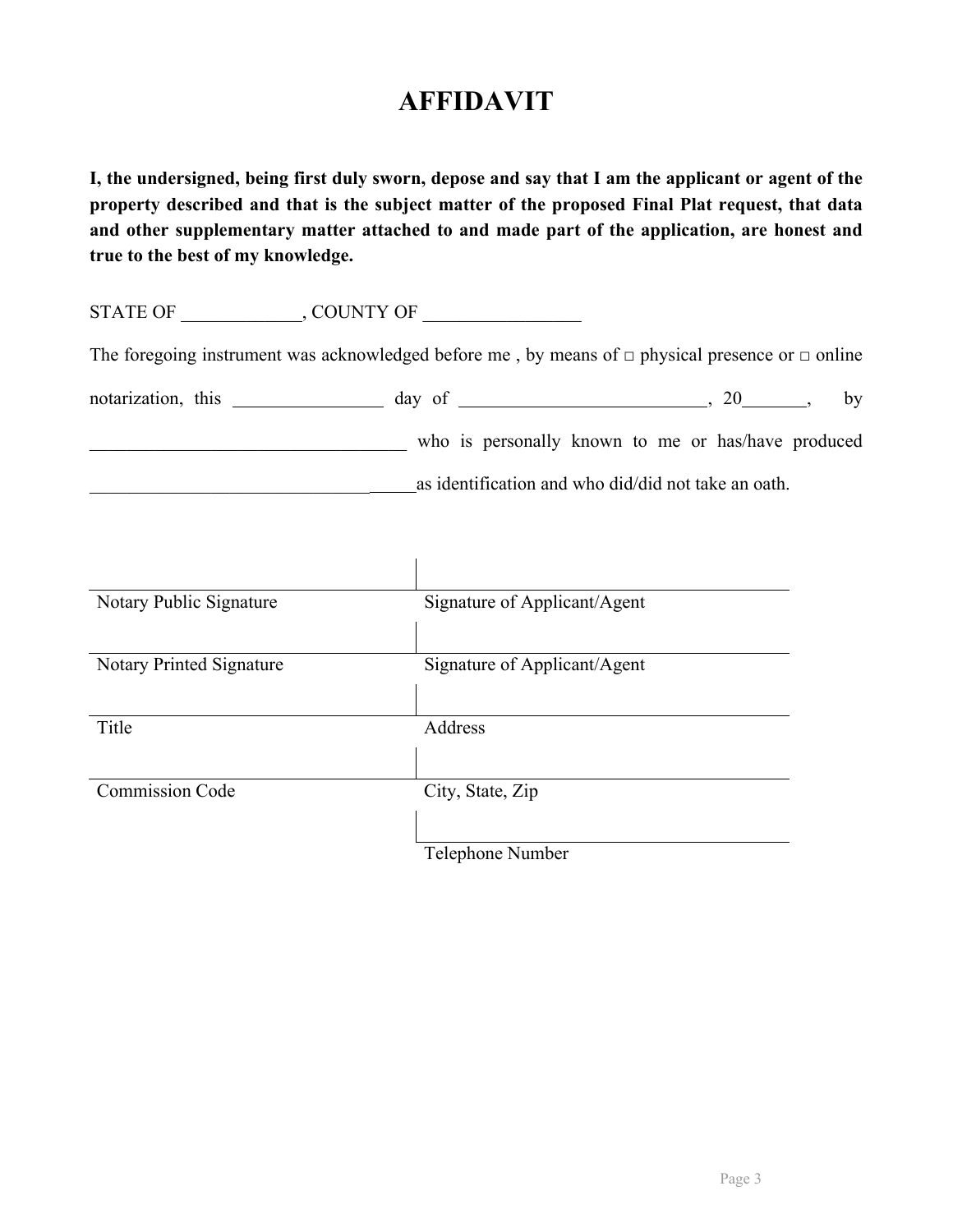### **PROPERTY OWNER AUTHORIZATION TO APPLICANT**

I, the undersigned, being first duly sworn, depose and say that I am the owner of the property described and which is the subject matter of the proposed hearing.

| I give authorization for | to be the applicant for |
|--------------------------|-------------------------|
| this Final Plat.         |                         |

STATE OF \_\_\_\_\_\_\_\_\_\_\_\_\_, COUNTY OF \_\_\_\_\_\_\_\_\_\_\_\_\_\_\_\_\_\_\_\_\_

The foregoing instrument was acknowledged before me, by means of  $\Box$  physical presence or  $\Box$  online

| notarization, this | day of |                                                     |  | bv |
|--------------------|--------|-----------------------------------------------------|--|----|
|                    |        | who is personally known to me or has/have produced  |  |    |
|                    |        | as identification and who did/did not take an oath. |  |    |

| Notary Public Signature  | Signature of Owner         |
|--------------------------|----------------------------|
|                          |                            |
| Notary Printed Signature | Printed Signature of Owner |
|                          |                            |
| Title                    | Address                    |
|                          |                            |
| <b>Commission Code</b>   | City, State, Zip           |
|                          |                            |
|                          | Telephone Number           |
|                          |                            |

 $\mathbf{I}$